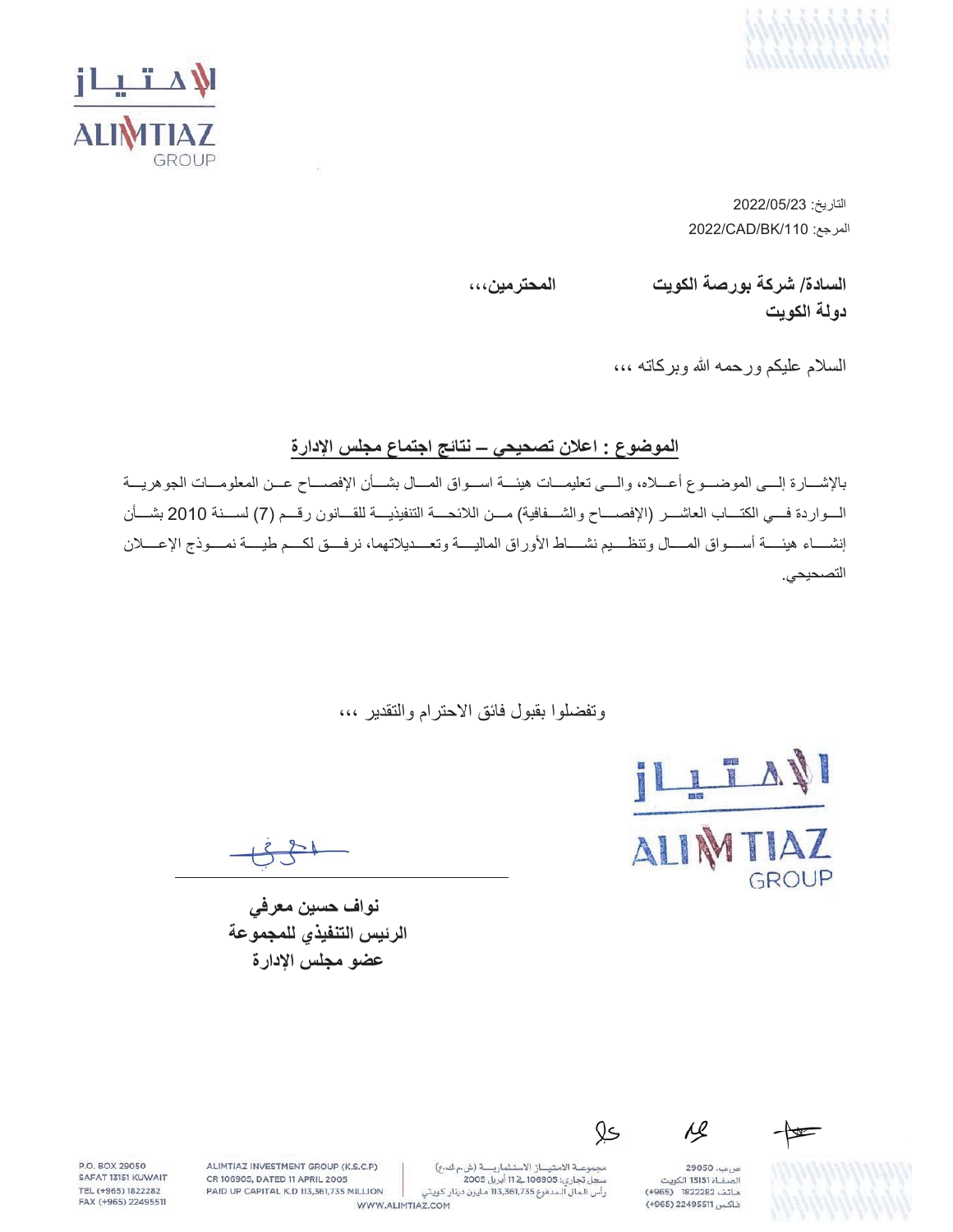



نموذج الإعلان التصحيحي

| 2022/05/23                                                                                                                                      | التاريخ                            |
|-------------------------------------------------------------------------------------------------------------------------------------------------|------------------------------------|
| شركة مجموعة الإمتياز الإستثمارية                                                                                                                | اسم الشركة المدرجة                 |
| إعلان تصحيحي من شركة مجموعة الإمتياز الإستثمارية بخصوص افصاح عن<br>نتائج اجتماع مجلس الإدار ة- النتائج المالية عن الفترة المنتهية في 2022/03/31 | عنوان الإعلان                      |
| 2022/05/11                                                                                                                                      | تاريخ الإعلان السابق               |
| خطأ مطبعي في اسم الشركة في صفحة تقرير مراقب الحسابات (النسخة الإنجليزية)                                                                        | البيان الخاطئ في الإعلان<br>السابق |
| تم إرفاق صفحة تقرير مراقب الحسابات الصحيحة (النسخة الإنجليزية)                                                                                  | تصحيح الخطأ                        |
| خطأ مطبعي في اسم الشركة في صفحة تقرير مراقب الحسابات (النسخة الإنجليزية)                                                                        | بيان أسباب الخطأ                   |

ILTANI ALIN IAZ GROUP

نواف حسين معرفي الرئيس التنفيذي للمجموعة عضو مجلس الإدارة



 $\leftarrow$ 

صب. 29050<br>الصفــاة 13151 الكويت<br>هـاتف 1822282 (965+) فاكس 22495511 (+965)

ALIMTIAZ INVESTMENT GROUP (K.S.C.P) CR 106905, DATED 11 APRIL 2005 PAID UP CAPITAL K.D 113,361,735 MILLION

P.O. BOX 29050 SAFAT 13151 KUWAIT TEL (+965) 1822282 FAX (+965) 22495511

WWW.ALIMTIAZ.COM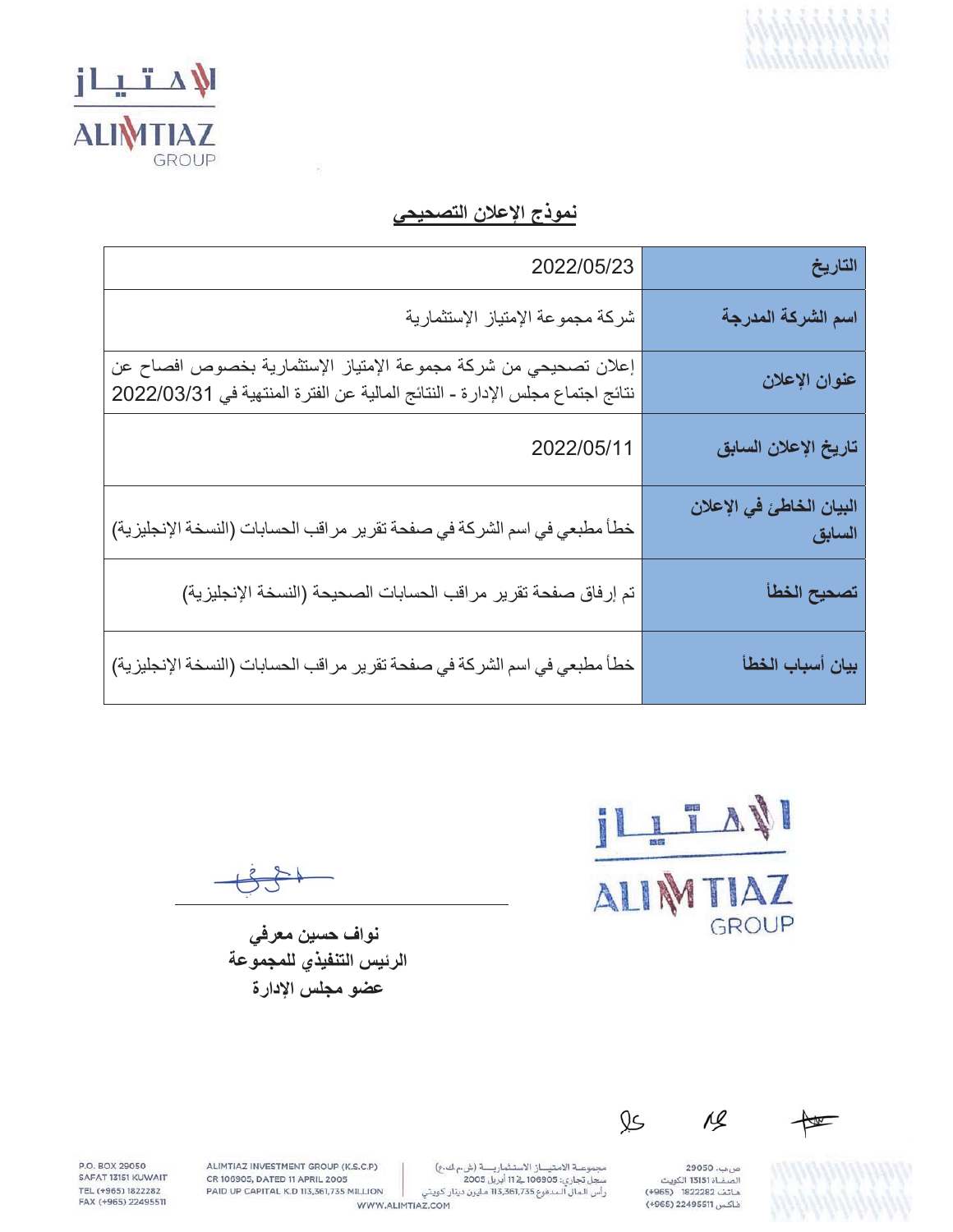



RSM Albazie & Co.

Al Shaheed Tower, 6th Floor Khaled Ben Al Waleed Street, Sharq P.O. Box 25578, Safat 13116 Kuwait Tel: +965 2242 6999 Fax: +965 2240 1666 www.bdointernational.com

Arraya Tower 2, Floors 41 & 42 Abdulaziz Hamad Alsagar St., Sharg P.O Box 2115, Safat 13022, State of Kuwait T: +965 22961000 F: +965 22412761 www.rsm.global/kuwait

## REPORT ON REVIEW OF INTERIM CONDENSED CONSOLIDATED FINANCIAL INFORMATION

The Board of Directors Al Imtiaz Investment Group Company - K.S.C. (Public) State of Kuwait

### Introduction

We have reviewed the accompanying interim condensed consolidated statement of financial position of Al Imtiaz Investment Group Company - K.S.C. (Public) (the "Parent Company") and its subsidiaries (collectively, "the Group") as at March 31, 2022 and the related interim condensed consolidated statements of profit or loss, profit or loss and other comprehensive income, changes in equity and cash flows for the three months period then ended. The Parent Company's management is responsible for the preparation and presentation of this interim condensed consolidated financial information in accordance with the basis of presentation set out in Note 2. Our responsibility is to express a conclusion on this interim condensed consolidated financial information based on our review.

#### **Scope of Review**

We conducted our review in accordance with International Standard on Review Engagements 2410, "Review of Interim Financial Information performed by the Independent Auditor of the Entity." A review of interim condensed consolidated financial information consists of making inquiries, primarily of persons responsible for financial and accounting matters, and applying analytical and other review procedures. A review is substantially less in scope than an audit conducted in accordance with International Standards on Auditing and consequently does not enable us to obtain assurance that we would become aware of all significant matters that might be identified in an audit. Accordingly, we do not express an audit opinion.

### Conclusion

Based on our review, nothing has come to our attention that causes us to believe that the accompanying interim condensed consolidated financial information is not prepared, in all material respects, in accordance with the basis of presentation set out in Note 2.

### Report on Other Legal and Regulatory Requirements

Furthermore, based on our review, the interim condensed consolidated financial information is in agreement with the books of account of the Parent Company. We further report that, to the best of our knowledge and belief, we have not become aware of any violations of the Companies Law No.1 of 2016 and its Executive Regulations, as amended, or by the Parent Company's Memorandum of Incorporation and Articles of Association, as amended, during the three months period ended March 31, 2022, that might have had a material effect on the business of the Parent Company or on its financial position.

We further report that, during the course of our review, to the best of our knowledge and belief, we have not become aware of any violations of the provisions of Law No. 32 of 1968, as amended, concerning Currency, the Central Bank of Kuwait and the organization of banking business, and its related regulations or of the provisions of Law No. 7 of 2010, concerning the Capital Markets Authority and its related regulations during the three months period ended March 31, 2022, that might have had a material effect on the business of the Parent Company or on its financial position.

Qais M. Al Nisf License No. 38 "A" **BDO AI Nisf & Partners** 

**Br.** Shuaib A. Shuaib License No. 33-A RSM Albazie & Co.

State of Kuwait May 11, 2022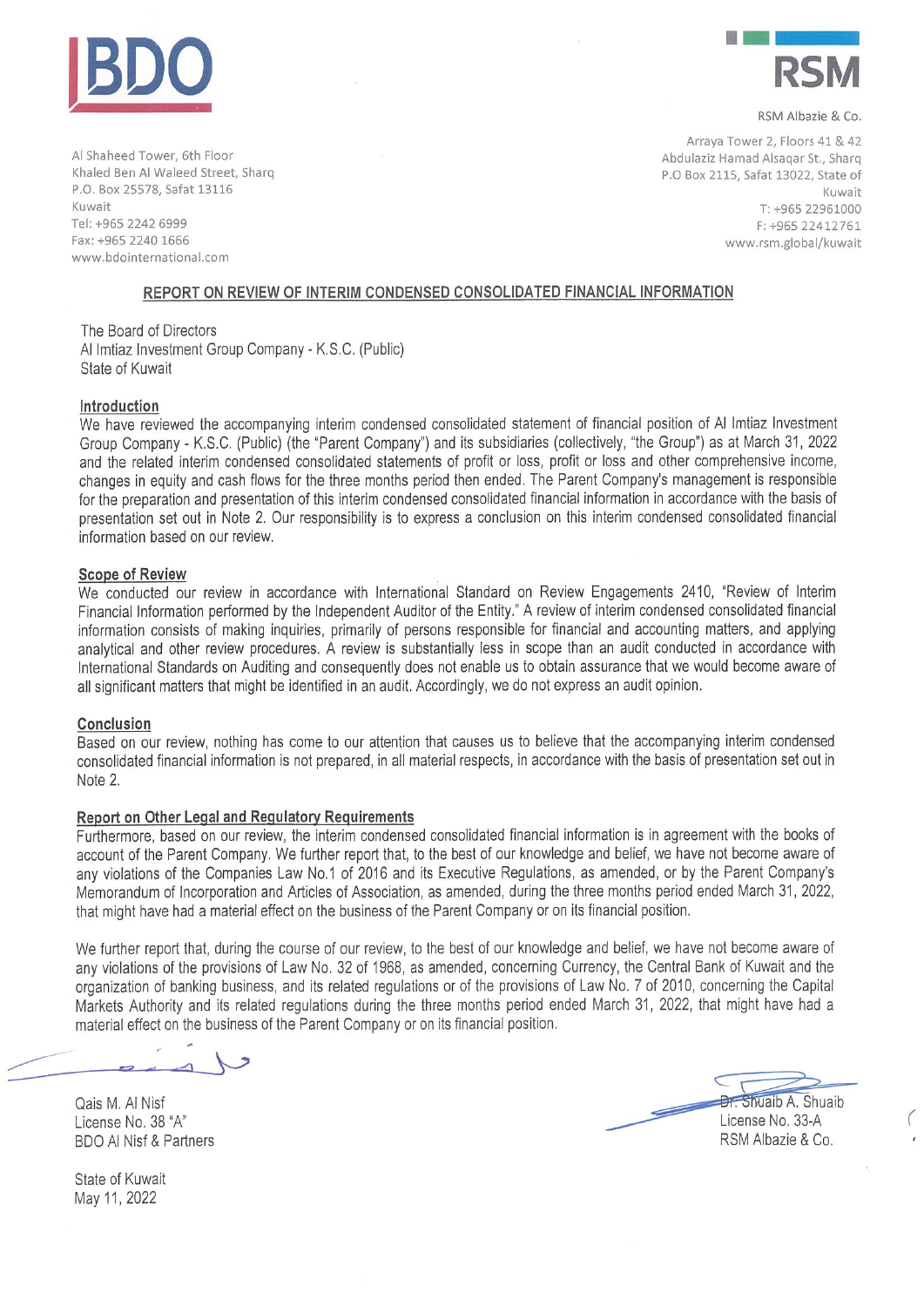



Date: 23/05/2022 Ref: 2022/CAD/BK/110

**Boursa Kuwait Company Kuwait**

# **Subject: Corrective Announcement – Board of Directors Meeting Outcomes**

With reference to the above subject, and the requirements of fourth chapter of Module Ten (Disclosure and Transparency) of the Executive bylaws of Law No 7 of 2010 regarding the establishment of the Capital Markets Authority and regulating securities activities and their amendments, find enclosed the Corrective Announcement Form.

Sincerely,

**Nawaf H Marafi Group Chief Executive Officer Board Member**



**P.O. ROY 29050** SAFAT 13151 KUWAIT TEL (+965) 1822282 FAX (+965) 22495511 ALIMTIAZ INVESTMENT GROUP (K.S.C.P) CR 106905, DATED 11 APRIL 2005 PAID UP CAPITAL K.D 113,361,735 MILLION

مجموعة الامتياز الاستثمارية (شءك ع) سجل تجاري: 106905 فے 11 أبريل 2005 رأس الـمال الـمدفوع 113,361,735 مـليون دينار كـويتي WWW.ALIMTIAZ.COM

ص بب، 29050 .<br>الصفــاة 13151 الكويت هاتف 1822282 (4965) فاكس 22495511 (+965)

Qs

Лl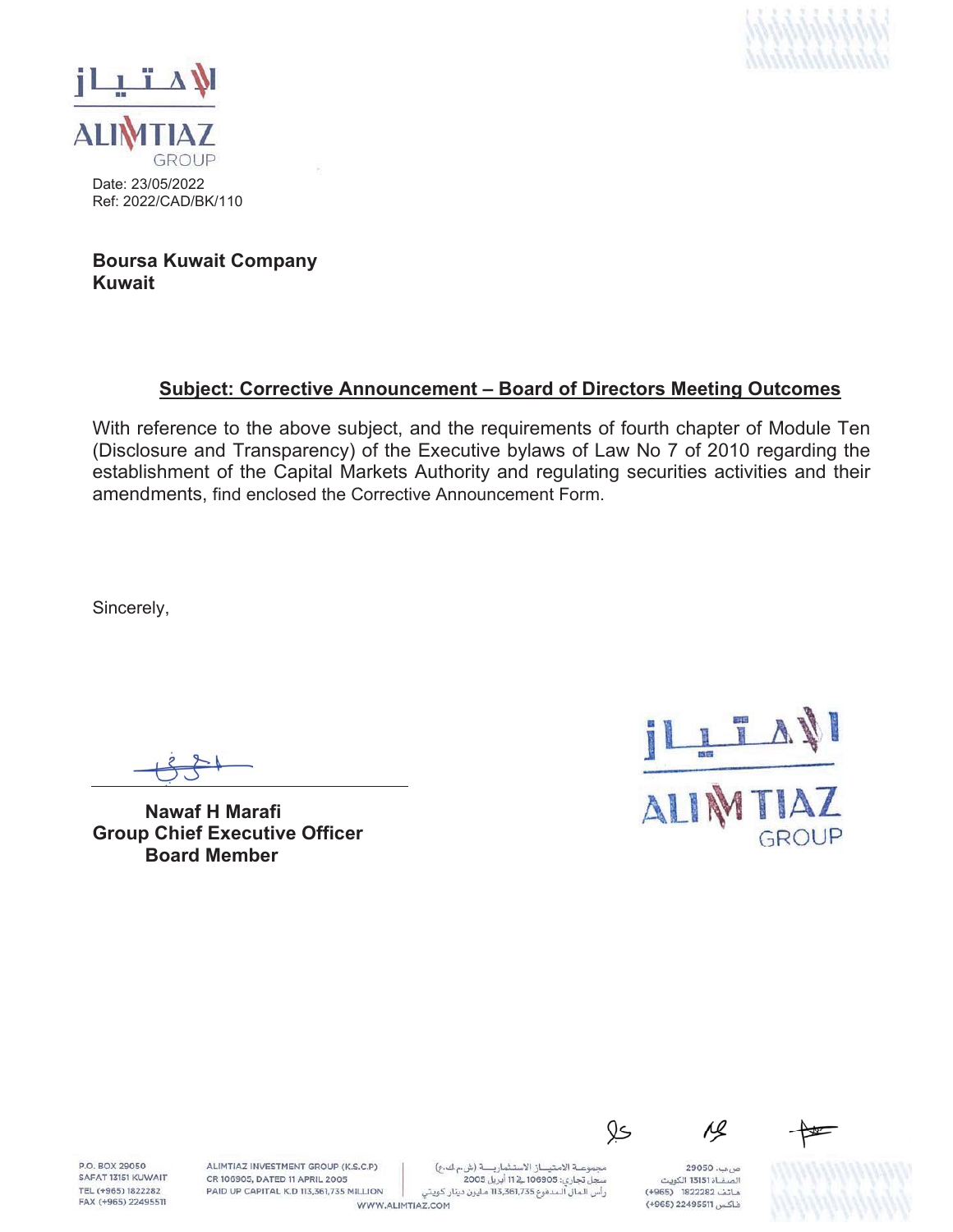



# **Corrective Announcement Form**

옰

| <b>Date</b>                                            | 23/05/2022                                                                                                                                               |
|--------------------------------------------------------|----------------------------------------------------------------------------------------------------------------------------------------------------------|
| Name of the listed<br><b>Company</b>                   | ALIMTIAZ INVESTMENT GROUP COMPANY                                                                                                                        |
| <b>Title of the</b><br><b>Announcement</b>             | Corrective Announcement from Al-Imtiaz Investment Group Company<br>regarding Board of Directors Meeting Outcomes- financial results as of<br>31/03/2022. |
| Date of the last<br>announcement                       | 11/05/2022                                                                                                                                               |
| The False statement of<br>the Previous<br>announcement | Typo in company's name in the auditor's report page (English version)                                                                                    |
| <b>Mistake Correction</b>                              | The correct auditor's report page is attached (English version)                                                                                          |
| <b>Reasons of Mistake</b>                              | Typo in company's name in the auditor's report page (English version)                                                                                    |

**Nawaf H Marafi Group Chief Executive Officer Board Member** 

ILITARI **TTIAZ** ALIN GROUP

P.O. BOX 29050 SAFAT 13151 KUWAIT TEL (+965) 1822282 FAX (+965) 22495511

ALIMTIAZ INVESTMENT GROUP (K.S.C.P) CR 106905, DATED 11 APRIL 2005 PAID UP CAPITAL K.D 113,361,735 MILLION

WWW.ALIMTIAZ.COM

صب. 29050 .<br>الصفاة 13151 الكويت هاتف 1822282 (4965) فاكس 22495511 (+965)

<u>Qs</u>

 $\overline{\mathcal{G}}$ 

W